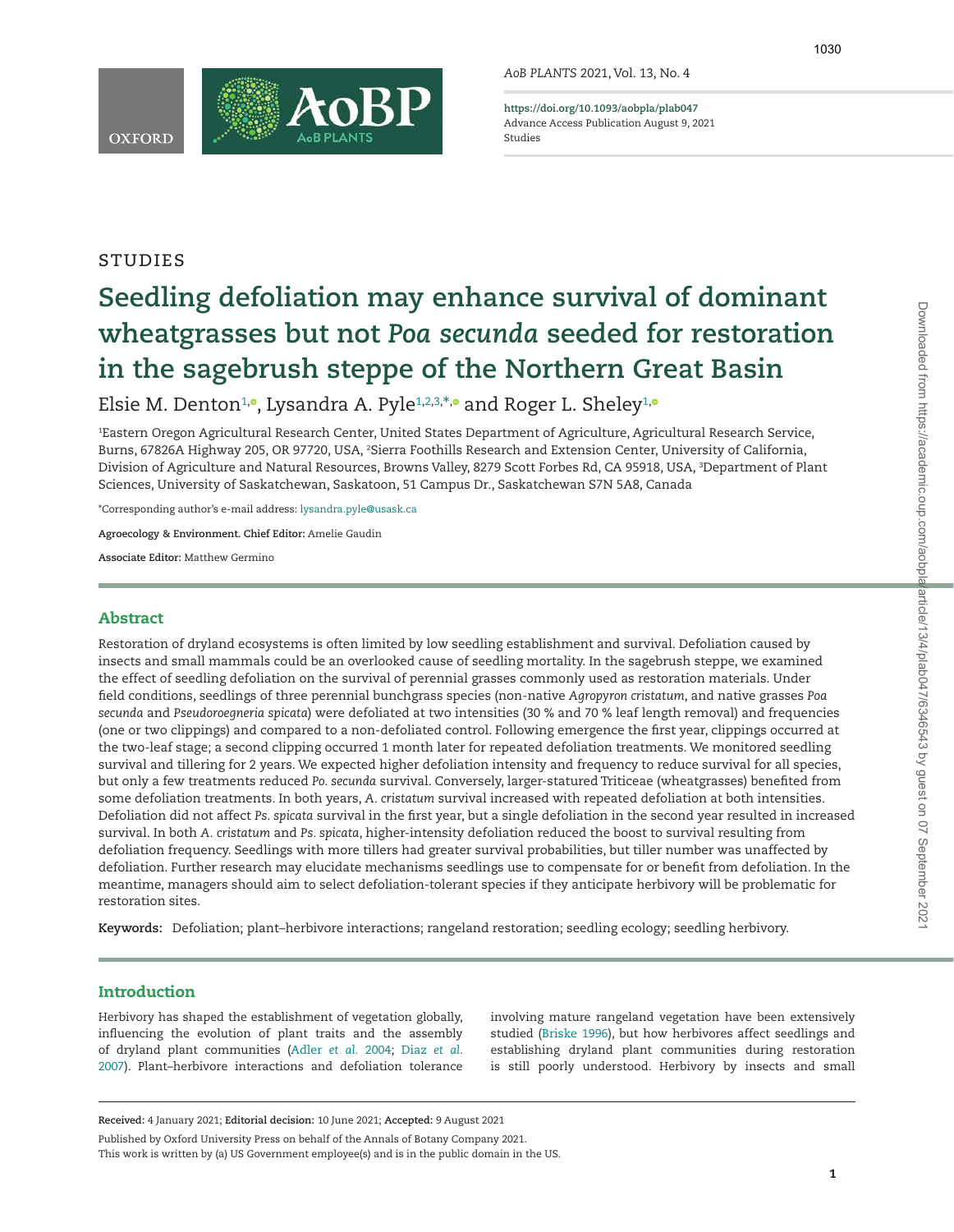mammals may be an overlooked cause of seedling mortality, though some authors have begun to address the topic ([Barton](#page-9-3) [and Hanley 2013](#page-9-3); [Sharp Bowman](#page-10-0) *et al*. 2017; [Denton](#page-9-4) *et al*. 2018). Herbivory during the vulnerable seedling stage may have substantial consequences on the resulting plant community structure because of potential influences on recruitment, productivity and resulting reproductive output ([Zhang](#page-10-1) *et al*. [2011;](#page-10-1) [Barton and Hanley 2013\)](#page-9-3). Despite decades of research in the Great Basin, seedling establishment remains a significant barrier to restoration ([Svejcar](#page-10-2) *et al*. 2017). Understanding the influence herbivory has on establishment of important species could offer insight into factors limiting seedling survival and improve restoration outcomes.

Seedling herbivory is expected when restoring propagules to depleted landscapes. Cotyledons and initial leaves are palatable, nutrient-rich and vulnerable to physiological or mechanical disturbances that damage or remove meristems or deplete tissue reserves (i.e. carbohydrates, nitrogen, water) [\(Fenner](#page-9-5) *et al*. 1999; [Skinner](#page-10-3) *et al*. 1999; [Barton and Hanley 2013](#page-9-3)). Further, seedlings have limited nutrient and energy reserves for initial growth and have lower leaf area available for photosynthesis, making it difficult for them to recover from tissue damage ([Hanley](#page-9-6) *et al*. [2004\)](#page-9-6). A literature synthesis for tropical environments found herbivory accounted for 38 % of seedling mortality ([Moles and](#page-9-7) [Westoby 2004\)](#page-9-7), and [Sharp Bowman](#page-10-0) *et al*. (2017) found that rodent herbivory reduced grass seedling survival in the Great Basin ranging from 36 % to 57 % depending on species. Even when seedlings are not killed outright, reduced fitness caused by defoliation may impair the ability of native seedlings to compete with invading annuals such as cheatgrass (*Bromus tectorum*) ([Pyke](#page-9-8) [1986\)](#page-9-8). Seedling herbivory resulting in complete leaf removal may be particularly damaging to fitness, and subsequent tissue loss due to wind may be mistaken for emergence failure during restoration [\(Strauss](#page-10-4) *et al*. 2009).

Some evidence indicates perennial grass seedlings can be surprisingly resilient to defoliation [\(Barton and Hanley](#page-9-3) [2013\)](#page-9-3), perhaps because perennial grasses have coevolved with herbivores. In the sagebrush steppe, many herbivores may prey upon perennial grass seedlings, including an array of insects, molluscs, nematodes, birds and small mammals ([Pyke](#page-9-8) [1986,](#page-9-8) [1987;](#page-9-9) [Hulme 1994\)](#page-9-10). Seedlings can have anti-herbivory mechanisms such as delayed greening, unpalatable secondary metabolites or structural defenses [e.g. leaf toughness or pubescence that develops with leaf maturity [\(Kitajima](#page-9-11) *et al*. [2013\)](#page-9-11)] that could reduce herbivory ([Barton and Hanley 2013\)](#page-9-3). Development of belowground organs like roots and buds that initiate tillers may be crucial to seedling resiliency ([Barton and](#page-9-3) [Hanley 2013](#page-9-3); [Denton](#page-9-4) *et al*. 2018). Additionally, the environment can interact with defoliation to affect seedling responses through temperature extremes and drought. Considering the variability of the climate in the Great Basin, understanding these interactions is crucial for predicting restoration success [\(Knutson](#page-9-12) *et al*. 2014; [Shriver](#page-10-5) *et al*. 2018). For instance, rabbit grazing under dry conditions was found to promote survival for crested wheatgrass seedlings [\(Roundy](#page-9-13) *et al*. 1985), while [Denton](#page-9-4) *et al*[. \(2018\)](#page-9-4) found that defoliation under drought conditions increased mortality in Sandberg bluegrass seedlings. Overall, grass seedling defoliation responses seem species-specific [\(Denton](#page-9-4) *et al*. 2018), likely dependent on grass functional traits that allow seedlings to tolerate or compensate for herbivory.

The paucity of information regarding the impacts and management of seedling herbivory may limit our ability to restore degraded rangeland. However, frameworks developed from large mammal grazing on adult plants [\(Briske 1991](#page-9-14); [Ferraro](#page-9-15)

[and Oesterheld 2002\)](#page-9-15) provide a scientific basis for developing hypotheses regarding seedling responses to herbivory. Complete coleoptile and cotyledon loss will likely cause the death of most seedlings; however, as seedlings gain numerous leaves and leaf area, their ability to survive defoliation may improve. In mature grasses, the ability to survive defoliation depends upon how much plant material is removed (intensity) and the number of times it is removed (frequency). Preliminary work indicates that this may also be the case with seedlings ([Roundy](#page-9-13) *et al*. 1985; [Hanley and May 2006](#page-9-16); [Denton](#page-9-4) *et al*. 2018), with more intense and frequent defoliations increasing mortality. Additionally, seedling fitness may depend on whether or not the plants can compensate for defoliation by increasing their photosynthetic rate ([Briske 1991](#page-9-14); [Hamerlynck](#page-9-17) *et al*. 2016) and whether they have meristematic tissue available for regrowth (i.e. intercalary, apical or basal meristems) ([Wise and Abrahamson 2008\)](#page-10-6). Ultimately, differences in defoliation amount and frequency (e.g. low frequency–high intensity or high frequency–low intensity) could influence establishment and survival of seedlings and affect restoration outcomes [\(Pyke 1986](#page-9-8), [1987;](#page-9-9) [Cumberland](#page-9-18) *et al*. 2017).

To determine if defoliation of seedlings limits the restoration outcomes, we monitored how three perennial grasses frequently used for restoration in the Northern Great Basin responded to defoliation at the seedling stage. We followed up on work from a short-term pot study ([Denton](#page-9-4) *et al*. 2018) to determine if our findings held up under field conditions during the initial establishment years. For the previous pot study, defoliation intensity (30 % and 70 % of leaf length) and frequency (one or two clippings) were examined with and without moisture stress and compared to non-defoliated controls. Seedling mortality was monitored, and plants were harvested 4 months after planting to measure the effects of defoliation on seedling biomass and tillering. If the pot study served as a viable proxy for field conditions, we expected similar outcomes. In the pot study, defoliation intensity and frequency had interacting effects on seedling performance, with reductions in biomass and sometimes survival at combined high-frequency and high-intensity defoliation. (i) Therefore, in the current field study, we expect lower survival resulting from high-intensity and high-frequency defoliation. (ii) Similarly, the species of a given seedling will likely influence response to defoliation. In the pot study, the wheatgrasses were relatively less sensitive to defoliation and Sandberg bluegrass was relatively more sensitive. Analogous responses were expected for plants growing in field conditions. (iii) Changes in survival may be caused indirectly through reduced tillering, as high-frequency, high-intensity defoliation caused a reduction in Sandberg bluegrass tillering in the pot study, and a higher number of tillers is known to be tied to overwinter survival. Ultimately, this research could help determine if seedling defoliation limits the restoration success of bunchgrasses seeded in the Northern Great Basin.

# Materials and Methods

#### **Location**

This study was conducted at the Northern Great Basin Experimental Range (NGBER), 17 km SW of Riley Oregon (43°29′21′′N, 119°42′38′′W), at 1416 m on the Malheur High Plateau. Mean annual precipitation at NGBER over the last 70 years is  $227 \pm 76$  mm (mean  $\pm$  SD). Mean soil volumetric water content at 5 cm depth throughout the experiment was 8.7 %, and soil temp was 11.8 °C (unpublished data). Total annual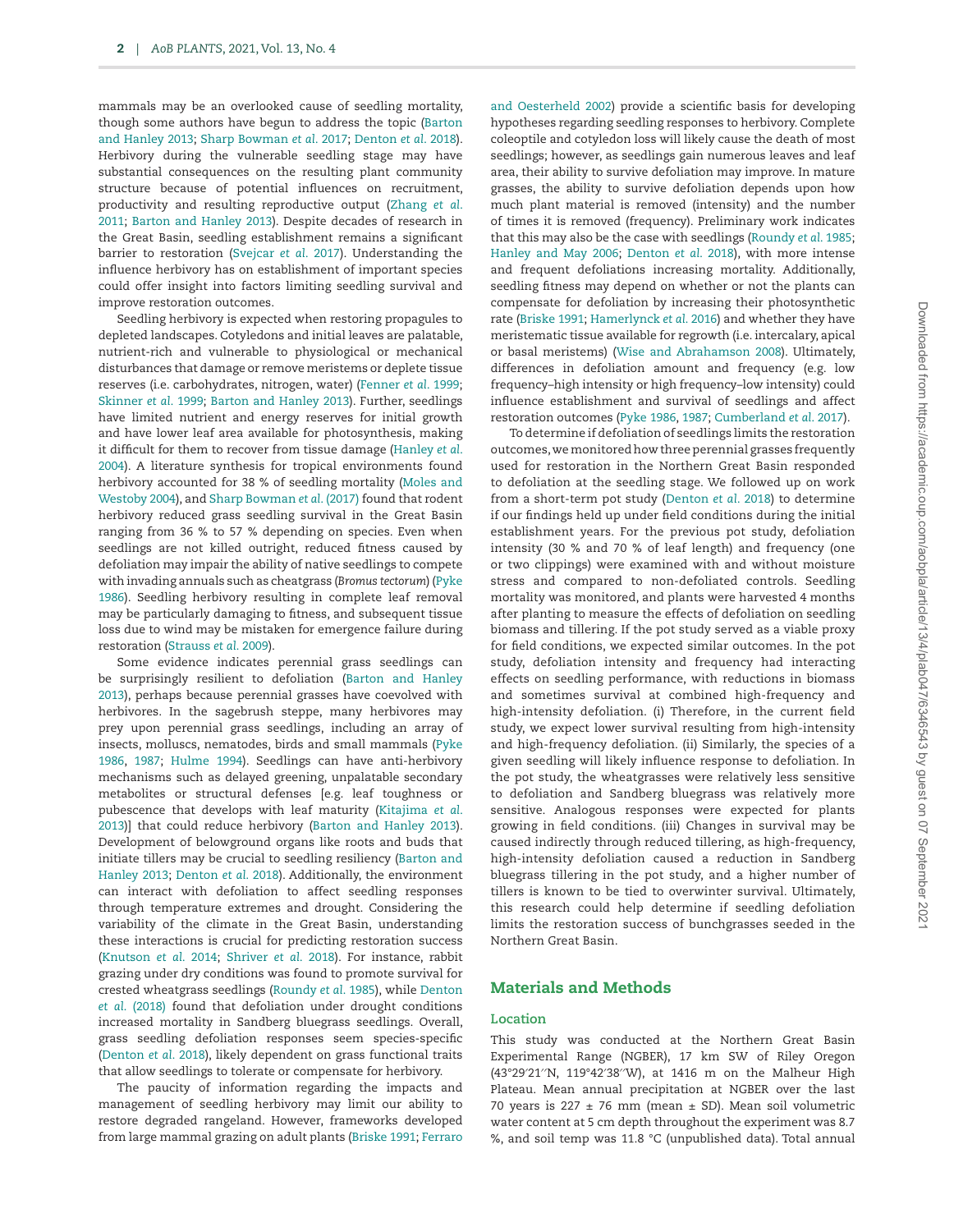precipitation as recorded by the nearest NOAA weather station (GHCND:USC00358029) was below average during the years of observation (2016: 202 mm, 2017: 175 mm and 2018: 120 mm), meaning seedling establishment and treatments occurred during unusually dry conditions. The vegetation is characterized as sagebrush steppe, with an overstory of *Artemisia tridentata*. Common understory species include perennial bunchgrasses such as *Pseudoroegneria spicata*, *Festuca idahoensis*, *Poa secunda* and *Achnatherum thurberianum* and perennial forbs such as *Lupinus arbustus*, *Phlox longifolia* and *Crepis acuminata*. The invasive annual grass *B. tectorum* is present but not dominant. Soils are primarily Argiduridic Argixerolls with a sandy-loam texture.

#### **Design**

The seedbed was burned, and then rototilled in September 2016 to remove standing dead and kill surface seeds. The disturbed soil was watered daily for a month to encourage the emergence of remaining cheatgrass. Cheatgrass seedlings were treated with 2 % glyphosate, 2 weeks prior to seeding at a rate of 0.1 L/m $^{\rm 2}$  and then again on the day of seeding (8 November 2016) to reduce competition.

The seeded species were bluebunch wheatgrass [*Ps. spicata* (variety Columbia, a large, deep-rooted native perennial)], Sandberg bluegrass [*Po. secunda* (variety Vale, a short-statured, shallow-rooted native perennial)] and crested wheatgrass [*Agropyron cristatum* (variety Highcrest II, a large, introduced perennial frequently used to revegetate degraded drylands)]. Plots of each grass species were factorially assigned to one of five defoliation treatments [no defoliation (0 %), light defoliation (30 % of leaf length × 1 clipping), repeated light defoliation (30  $% \times 2$ , high defoliation (70 %  $\times$  1) and repeated high defoliation (70 %  $\times$  2)]. These treatments were randomly assigned to 0.5-  $\times$ 2-m plots in four blocks (60 plots = 3 species  $\times$  5 treatments  $\times$  4 blocks). Seeding was done at a rate of 1000 pure live seeds m−2. Seeds were broadcast over recently tilled soil, and then lightly cultipacked to improve soil–seed contact; seeds were left to germinate with ambient precipitation. Seeded plots were located within exclosures that excluded livestock and meso-herbivores like lagomorphs (excluded with partially buried chicken-wire); however, plots potentially received herbivory from small mammals and insects. In the spring of 2017, seedling emergence was monitored until the majority of seedlings had reached the two-leaf stage (mid-April). The original design called for 10 randomly chosen seedlings per plot to be individually marked with plastic toothpicks and treated, however, due to extremely low emergence (<1 % overall), all seedlings (*n* = 423) with two or more true leaves were marked with a toothpick, treated and then monitored. Seedlings per treatment for bluebunch wheatgrass ranged from 18 to 23, for Sandberg bluegrass, 24 to 52, and for crested wheatgrass 19 to 60. No emergence occurred in 18 plots and these plots were not assessed further. The remaining plots had between 1 and 29 seedlings to which treatments were applied, with an average of 10 seedlings per plot. At the time of tagging, for all seedlings assigned to receive defoliation, each leaf was measured with a ruler and scissors were used to clip off 30 % or 70 % of leaf length. One month later, seedlings assigned repeated treatments were defoliated a second time at the same level. Survival was assessed at the beginning of July. When seedling status was uncertain due to partial desiccation and seedling senescence or dormancy was possible, seedlings were marked as alive. The number of tillers per individual seedling was also counted at this time. In July of 2018, second-year survival was assessed on all plants that survived the first year, the number of tillers were counted and all aboveground biomass was collected by clipping each plant at ground level. Plants were dried in a 55 °C oven for 48 h, and then weighed individually.

#### **Statistical analysis**

Because there was no survival for one treatment in the second year (Sandberg bluegrass repeated 30 % defoliation), a Bayesian hierarchical Bernoulli model with informative priors drawn from James *et al*[. \(2011,](#page-9-19) [2019](#page-9-20)) was used to model the probability of survival separately for each species. Mean average probability of survival from emergence to establishment for our perennial grass from James *et al*[. \(2011,](#page-9-19) [2019\)](#page-9-20) were used update our priors, Sandberg bluegrass was only included in the second paper. The model was built using the *rethinking* Package in R ([R Core Team](#page-9-21) [2019;](#page-9-21) [McElreath 2020\)](#page-9-22).

The model had the following hierarchical form:

$$
y_{\text{survival}}~\sim~\text{Bernoulli}\left(1,P_i\right)
$$

 $logit(P_i) \sim \alpha + \alpha_{block}$  [block] +  $\beta_{30\times1} \times TRT30 \times 1_i + \beta_{30\times2}$  $\times$ TRT30  $\times$  2<sub>*i*</sub> +  $\beta$ <sub>70 $\times$ 1</sub>  $\times$  TRT70  $\times$  1<sub>*i*</sub> +  $\beta$ <sub>70 $\times$ 2</sub>  $\times$  TRT70  $\times$  2*<sub>i</sub>* 

 $\alpha \sim \text{Normal}(\text{logit}(P_{\text{prior}}), \sigma_1)$ 

 $\alpha_{\rm block} \sim \text{Normal}(0, \sigma_2)$ 

 $\beta_{30\times1}, \beta_{30\times2}, \beta_{70\times1}, \beta_{70\times2} \sim \text{Normal}(0, 2)$ 

#### $\sigma_1, \sigma_2 \sim \text{half-Cauchy}(0, 1),$

where  $y_{\text{survival}}$  is the data,  $P_i$  is the survival probability for each individual,  $\alpha$  is the intercept term for survival,  $\alpha_{\text{block}}$  is the coefficient to account for spatial variability in survival,  $\beta_{30x1}$ ,  $β<sub>30x2</sub>, β<sub>70x1</sub>$ , and  $β<sub>70x2</sub>$  are the coefficients for how each treatment affects survival. *P*<sub>prior</sub> is the mean probability for survival for each species from James *et al*[. \(2011,](#page-9-19) [2019\)](#page-9-20). An uninformative half-Cauchy prior was used for  $\sigma_1$  and  $\sigma_2$ .

For each species and year (first-year survival, final establishment), a model was fit in R (version 3.6.1) using Hamiltonian Monte Carlo (HMC) methods using a Metropolis-Hastings algorithm with four chains. Code and data are available on Zenodo [<http://doi.org/ 10.5281/zenodo.5098296> ([Denton](#page-9-23) [2021\)](#page-9-23)]. The HMC algorithm was run for 20 000 iterations with 2000 discarded as burnin. Chains were fit to test convergence. Results are presented as their posterior density functions, probability of change in survival at a biologically significant level (defined as 10 % change, calculated using the *edcf* function), means and 95 % credible intervals (CIs) **[see [Supporting Information—Table S1](http://academic.oup.com/aobpla/article-lookup/doi/10.1093/aobpla/plab047#supplementary-data)]**. Probabilities of 0.50–0.67 can be considered weak evidence for a difference, 0.68–0.84 moderate evidence for a difference and >0.85 strong evidence for a difference.

Treatment differences in final biomass for each plant were tested using a linear mixed model with Block as a random factor and Treatment as fixed factors (from the *nlme* package) [\(Pinheiro](#page-9-24) *et al*[. 2019\)](#page-9-24). Biomass was square root-transformed to improve the normality of residuals. Models were fit separately for each species.

To determine if increased tillering at the end of the first growing season influenced final survival, we used Bayesian structural equation modeling (BESM, *blavaan* R project; [Merkle and Rosseel](#page-9-25) [2018\)](#page-9-25). This allowed us to determine if any survival benefit from increased tillering was an indirect effect of defoliation treatment or if tillering and defoliation independently influenced survival. Bayesian methods were used because count data (number of tillers) are not well supported by frequentist structural equation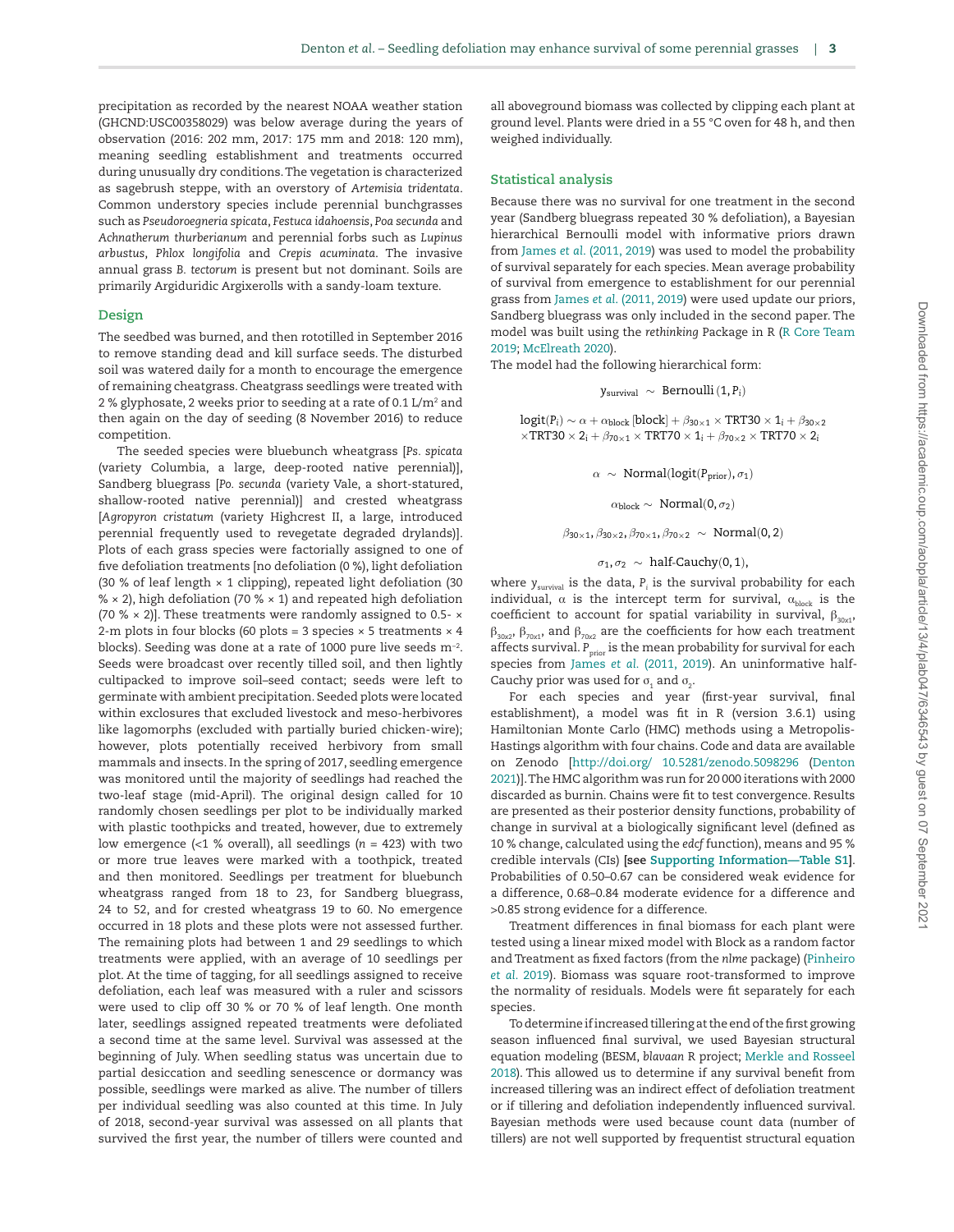model methods. BSEMs were fit separately for each species using three chains to ensure convergence. Survival was modeled as a binary outcome variable using a probit link function. See [Fig. 1](#page-3-0) for the initial hypothesized model used to evaluate factors affecting second-year survival of grass seedlings. A total of 13 parameters are estimated by this model. Posterior predictive probability (PPP) values were used to determine model fit, and posterior density intervals (0.025–0.975) that did not include zero were used to determine significance. Both standardized and unstandardized path coefficients are presented. Recommended 'srs' (simple random sampling) priors were used for covariance parameters of regression coefficients ([Merkle and Rosseel 2018\)](#page-9-25), and Gelman and Rubin statistics were used to check convergence between chains.

#### Results

#### **First-year survival**

*Non-defoliated controls.* Crested wheatgrass had the highest overall survival, with 58 % of non-defoliated seedlings surviving (CI 30–86 %) until the end of the first growing season. Bluebunch wheatgrass seedlings had the second highest survival; 56 % of non-defoliated seedlings survived through year 1 (CI 28–94 %). Sandberg bluegrass had the lowest survival at the end of the first growing season. Only 25 % of non-defoliated seedlings survived (CI 10–62 %).

*Defoliation frequency.* In the first year, crested wheatgrass seedlings that had received repeated defoliation at either intensity had a biologically significant (change in survival of 10 % or more) probability (*P*) of higher survival than controls (*P* = 0.70), with the average increase in survival of 17 %. This was not true for either bluebunch wheatgrass seedlings or Sandberg bluegrass seedlings, though survival in these species was not reduced by repeated defoliation [\(Table 1\)](#page-4-0). In crested wheatgrass, this effect is mainly driven by seedlings defoliated at the 30 % level (*P* = 0.79) as opposed to the 70 % level  $(P = 0.42)$ , where the increase in survival does not meet the criteria for weak evidence on its own [\(Table 2\)](#page-4-1)



<span id="page-3-0"></span>**Figure 1.** Initial hypothesized structural equation model used to evaluate factors affecting perennial grass survival into the second year. Additionally, two factors estimated are the intercepts for Tillers Year 1 and Fate Year 2 (survival) representing the control treatment. Direct effects are represented by arrows from seedling defoliation treatments (30  $\times$  1, 30  $\times$  2, 70  $\times$  1, 70  $\times$  2) to Tillers Year 1 or Fate Year 2, while the pathway between Tillers and Fate is an indirect effect.

(average increase in survival 26 % and 7 %, respectively). There was no evidence of any treatment differences in survival for Sandberg bluegrass or bluebunch wheatgrass after the first year of observation, and no evidence that a single defoliation in any species resulted in a biologically significant change in survival from the controls [\(Tables 1](#page-4-0) and [2;](#page-4-1) [Fig. 2](#page-5-0)).

*Defoliation intensity.* Defoliation intensity seemed to influence survival less than frequency. Only in crested wheatgrass is there any evidence of a biologically significant increase in survival with weak evidence  $(P = 0.51)$  that seedlings defoliated at the 30 % level had higher survival than the controls in the first year ([Table 1\)](#page-4-0), with the average increase in survival of 9 %. There was no indication in either bluebunch wheatgrass or Sandberg bluegrass that defoliation intensity influenced firstyear survival.

#### **Second-year survival**

*Non-defoliated controls.* There was a substantial die-off of crested wheatgrass (31 % [CI 11–51 %]) and bluebunch wheatgrass (20 % [CI 2–48 %]) survival between year 1 and year 2. With already low survival in year 1, there was not much difference in Sandberg bluegrass survival by year 2 (survival 14 % [CI 7–30 %]).

*Defoliation frequency.* The biologically significant increase in survival with repeated defoliation seen in crested wheatgrass in the first growing season seemed to persist into the second year ( $P = 0.64$ ) [\(Table 1](#page-4-0)), with an average increase in survival of 18 %. Frequent defoliation at the 30 % level resulted in a moderate probability of higher survival into year 2 than the control ( $P = 0.80$ ), while frequent defoliation at the 70 % level did not have enough evidence of increased survival  $(P = 0.49)$ [\(Table 2](#page-4-1)), with an average increase in survival of 27 % and 10 %, respectively.

Surprisingly, defoliation frequency resulted in biologically significant increases in bluebunch wheatgrass survival in year 2 that were not apparent in year 1. There is weak evidence that plants defoliated once  $(P = 0.64)$  had higher survival than nondefoliated controls ([Table 1](#page-4-0)), with an average increase in survival of 20 %. This increase in survival was seen at both defoliation intensities (30  $\times$  1: *P* = 0.64 and 70  $\times$  1: *P* = 0.64) and was quite similar in magnitude (20 % and 21 % increase in survival, respectively) ([Table 2;](#page-4-1) [Fig. 2](#page-5-0)).

In aggregate, there is no evidence that any frequency of defoliation changed survival from the control in Sandberg bluegrass. Though there is weak evidence that plants that received repeated defoliation at the 30 % level had reduced survival compared to the control (*P* = 0.50) ([Table 2\)](#page-4-1), an average reduction of 12 % in probability of survival was observed.

*Defoliation intensity.* There is weak evidence that both 30 % and 70 % defoliation regardless of frequency increased second-year survival over that of the control in crested wheatgrass (*P* = 0.53 and 0.51, respectively), with an average increase in survival of 13 % and 12 %, respectively. However, there is no evidence that survival in the two defoliation intensities differ from each other [\(Table 1\)](#page-4-0). There is no indication that defoliation level mattered in either of the other species in year 2 [\(Table 1\)](#page-4-0).

## **Survival–defoliation intensity and frequency interaction for both years**

In two of three cases where defoliation frequency seems to increase survival over the control, there is evidence of an interaction between the intensity of defoliation and frequency.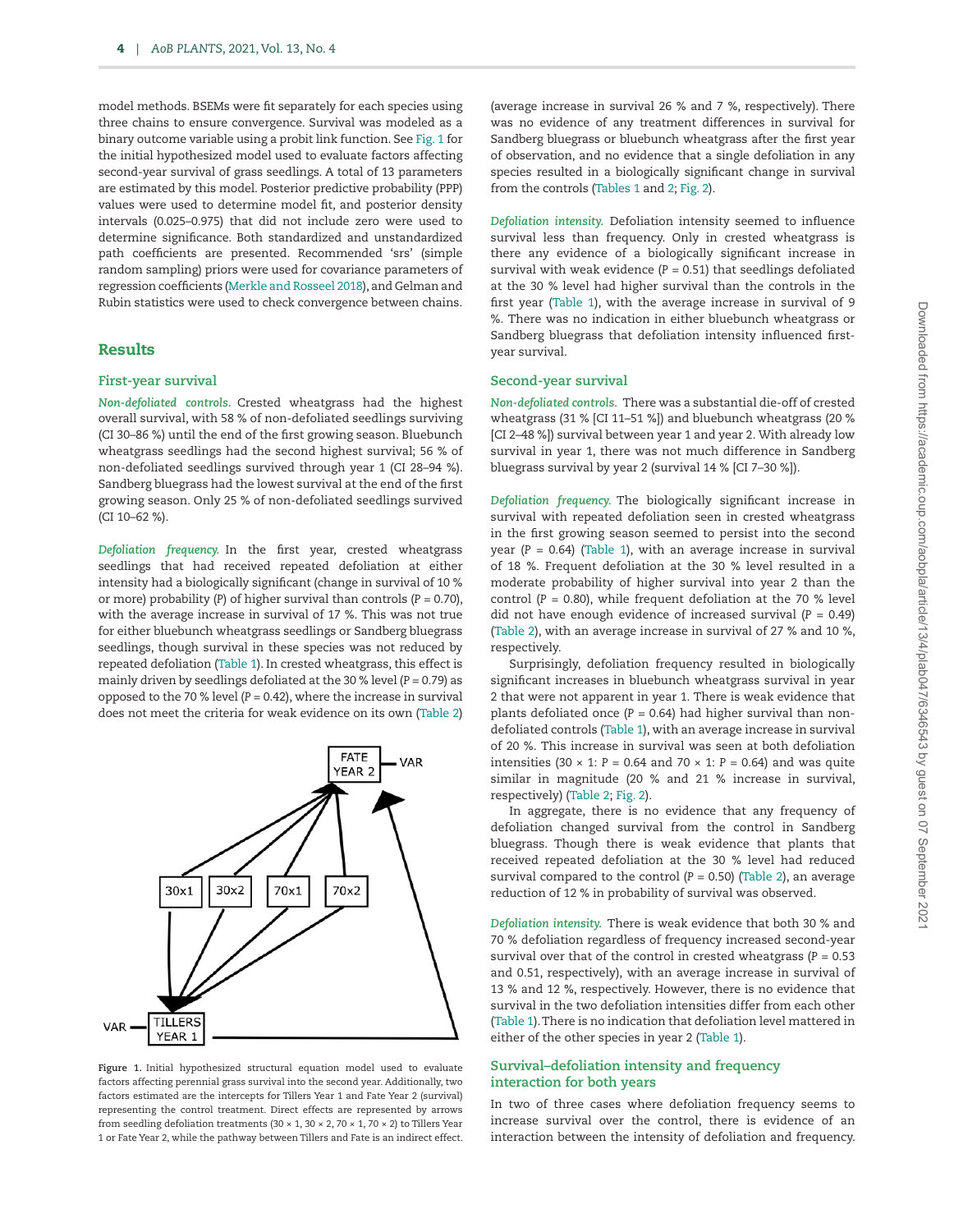<span id="page-4-0"></span>**Table 1.** Bayesian inference of the probability of biologically significant differences in mean survival between posterior contrasts of interest (combinations of intensity, frequency and intensity × frequency) over 2 years for crested wheatgrass (AGCR), bluebunch wheatgrass (PSSP) and Sandberg bluegrass (POSE). Biological significance was defined as at least a 10 % increase or decrease in survival; the remaining unlisted probability is evidence for no change in survival. When more than half of the weight of probability indicates a biologically significant difference, that number has been bolded. Probabilities of 0.50–0.67 can be considered weak evidence for a difference, 0.68–0.84 moderate evidence for a difference and >0.85 strong evidence for a difference. Read as contrast on the left as compared to contrast on the right to understand the directionality of the change. For instance, for AGCR in 2017, there is a probability of 51 % that seedlings in any of the 30 % defoliation treatments are more likely to survive than seedlings in the control treatment at a biologically significant level. AGCR, *Agropyron cristatum*; POSE, *Poa secunda*; PSSP, *Pseudoroegneria spicata*.

|                        | <b>AGCR</b> |        |         |        | PSSP  |        |         |        | POSE    |        |         |        |
|------------------------|-------------|--------|---------|--------|-------|--------|---------|--------|---------|--------|---------|--------|
|                        | 2017        |        | 2018    |        | 2017  |        | 2018    |        | 2017    |        | 2018    |        |
| Contrasts              | $\,<\,$     | $\geq$ | $\,<\,$ | $\geq$ | $\,<$ | $\geq$ | $\,<\,$ | $\geq$ | $\,<\,$ | $\geq$ | $\,<\,$ | $\geq$ |
| 30 vs control          | 0.25        | 0.51   | 0.16    | 0.53   | 0.23  | 0.49   | 0.23    | 0.42   | 0.34    | 0.15   | 0.49    | 0.01   |
| 70 vs control          | 0.232       | 0.44   | 0.12    | 0.51   | 0.42  | 0.29   | 0.24    | 0.41   | 0.26    | 0.27   | 0.15    | 0.33   |
| 30 vs 70               | 0.31        | 0.43   | 0.32    | 0.39   | 0.18  | 0.56   | 0.30    | 0.31   | 0.37    | 0.18   | 0.50    | 0.00   |
| $\times1$ vs $\times2$ | 0.61        | 0.16   | 0.54    | 0.20   | 0.42  | 0.28   | 0.07    | 0.72   | 0.17    | 0.39   | 0.02    | 0.09   |
| $1\times$ vs control   | 0.35        | 0.32   | 0.21    | 0.40   | 0.36  | 0.36   | 0.10    | 0.64   | 0.24    | 0.27   | 0.23    | 0.04   |
| 2× vs control          | 0.12        | 0.62   | 0.08    | 0.64   | 0.29  | 0.42   | 0.37    | 0.18   | 0.36    | 0.15   | 0.41    | 0.01   |
| Defoliation vs control | 0.23        | 0.48   | 0.14    | 0.52   | 0.33  | 0.39   | 0.23    | 0.41   | 0.30    | 0.21   | 0.32    | 0.03   |

<span id="page-4-1"></span>**Table 2.** Bayesian inference of the probability of a biologically significant difference in mean survival between seedling defoliation treatment (intensity × frequency) and non-defoliated controls over 2 years for crested wheatgrass (AGCR), bluebunch wheatgrass (PSSP) and Sandberg bluegrass (POSE). We have defined a biologically significant difference as a change in survival of 10 % or more as compared to the control treatment. The probability of either an increase or a decrease in survival of that magnitude is shown for each treatment; the remaining unlisted probability is evidence for no change in survival. When more than half of the weight of probability indicates a biologically significant difference, that number has been bolded. Values of 0.50–0.67 can be considered weak evidence for a difference, 0.68–0.84 moderate evidence for a difference and >0.85 strong evidence for a difference. AGCR, *Agropyron cristatum*; POSE, *Poa secunda*; PSSP, *Pseudoroegneria spicata*.

|      |               |         |        | PSSP    |        | POSE |        |
|------|---------------|---------|--------|---------|--------|------|--------|
| Year | Treatment     | $\,<\,$ | $\geq$ | $\,<\,$ | $\geq$ | <    | $\geq$ |
| 2017 | $30 \times 1$ | 0.46    | 0.22   | 0.25    | 0.30   | 0.35 | 0.15   |
|      | $30 \times 2$ | 0.03    | 0.80   | 0.20    | 0.37   | 0.33 | 0.15   |
|      | $70 \times 1$ | 0.25    | 0.43   | 0.47    | 0.16   | 0.15 | 0.39   |
|      | $70 \times 2$ | 0.20    | 0.46   | 0.38    | 0.20   | 0.38 | 0.15   |
| 2018 | $30 \times 1$ | 0.29    | 0.26   | 0.10    | 0.64   | 0.40 | 0.01   |
|      | $30 \times 2$ | 0.03    | 0.80   | 0.36    | 0.19   | 0.58 | 0.00   |
|      | $70 \times 1$ | 0.13    | 0.53   | 0.11    | 0.64   | 0.06 | 0.33   |
|      | $70 \times 2$ | 0.12    | 0.49   | 0.38    | 0.18   | 0.23 | 0.06   |

In crested wheatgrass, the contrast of both repeated treatments versus the control shows increased survival in both year 1 and year 2 [\(Table 1\)](#page-4-0). However, while the probability of increased survival over the controls in the repeated treatments at 30 % defoliation has moderate evidence (*P* = 0.80 year 1 and 0.80 year 2; average increases in survival of 26 % and 27 % respectively), outside of the contrast, the evidence threshold for a biologically significant difference is not met in either year at

the 70 % defoliation level ( $P = 0.46$  year 1 and 0.49 year 2; average increases in survival of 7 % and 10 % respectively) ([Table 2\)](#page-4-1). This seems to indicate that high-intensity defoliation can mute the positive effect that frequent defoliation seems to have on crested wheatgrass seedling survival.

In year 2, when a single defoliation treatment increased bluebunch wheatgrass survival over the control, it seemed to do so at a similar amount between the 30 % and 70 % defoliation level  $(P = 0.64$  and 0.64, and average increase in survival of 20 % and 21 %, respectively) ([Table 2](#page-4-1)). This indicates that there is no interaction between defoliation intensity and frequency in bluebunch wheatgrass [\(Fig. 2](#page-5-0)).

#### **Second-year biomass**

There were no treatment differences in final biomass for any species. Final mean biomass for crested wheatgrass plants was 2.4 g (95 % confidence interval 1.34 - 3.54 g), there were no treatment differences in biomass ( $p = 0.88$ ,  $F_{1,4} = 0.30$ ). Bluebunch wheatgrass had a final biomass of 0.57 g (confidence interval 0.12 - 0.95 g), there were no treatment differences in biomass  $(p = 0.31, F<sub>14</sub> = 1.22)$ . Sandberg bluegrass had a final biomass of 0.030 g (confidence interval 0.000 - 0.060 g), and also had no effect of treatment on biomass ( $p = 0.26$ ,  $F_{14} = 1.32$ ).

## **Structural equation models**

For all species, first-year tiller number (range of tillers per seedling by species: crested wheatgrass 0–21, bluebunch wheatgrass 0–22 and Sandberg bluegrass 0–12) and defoliation treatments directly affected second-year survival [\(Fig. 3](#page-6-0); [Table 3\)](#page-7-0), but there was no evidence of any indirect effect of treatment moderated through tiller production. Models fit the data well: PPP =  $0.51$ , 0.49 and 0.50 for crested wheatgrass, bluebunch wheatgrass and Sandberg bluegrass, respectively. Overall, defoliation treatments did not significantly affect tillering. Therefore, any changes in survival probabilities are due to direct effects of the treatment on survival rather than treatments that influence survival via altered tillering. For each species, at least one treatment either directly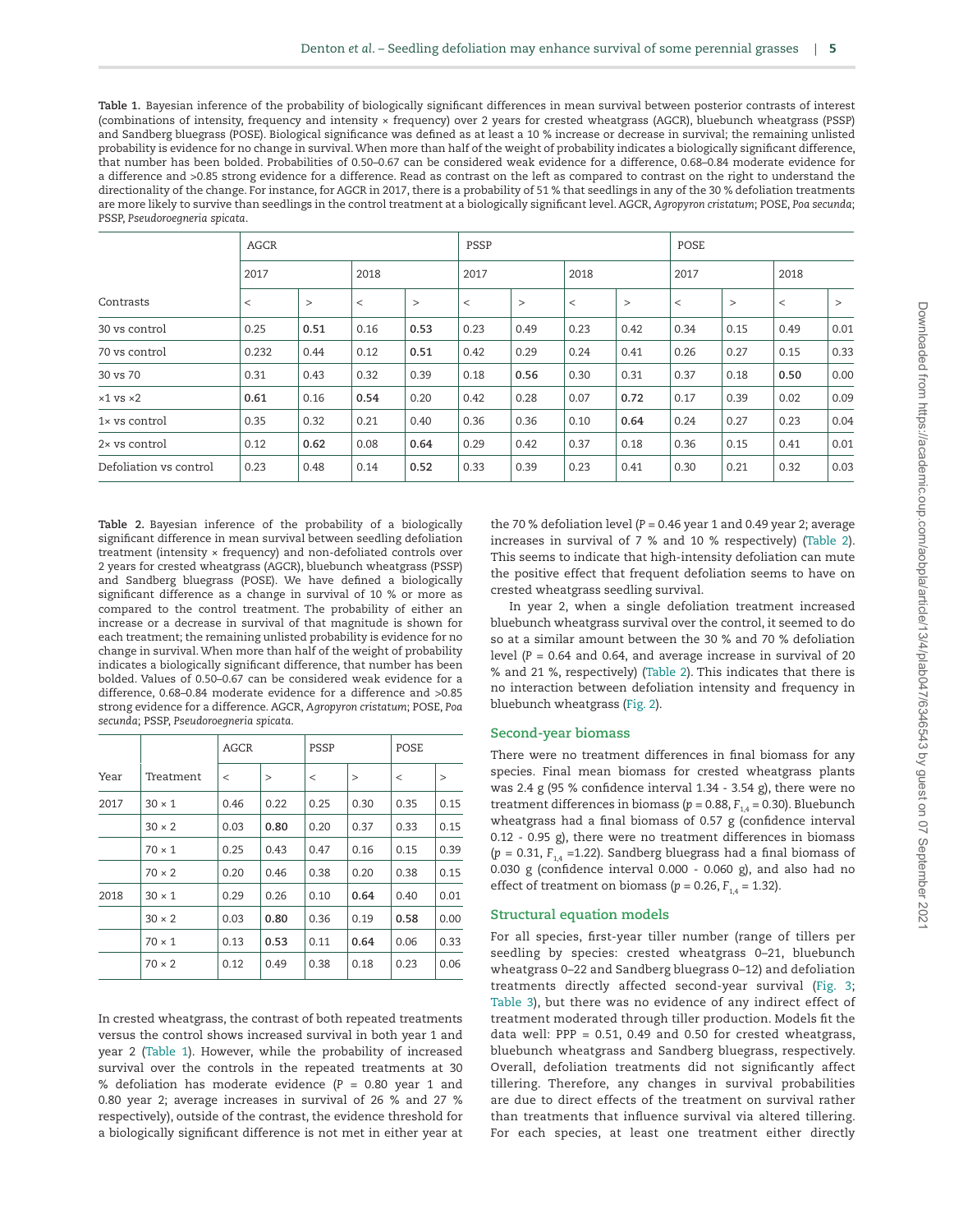

**Figure 2.** Bayesian posterior predictive distributions of survival probability for bunchgrass species [crested wheatgrass (AGCR), bluebunch wheatgrass (PSSP) and Sandberg bluegrass (POSE)] in Year 1 (2017) and Year 2 (2018) of the study demonstrating response to seedling defoliation treatments (intensity × frequency). The width of the violin plot indicates the probability distribution of survival, where greater width indicates a higher probability of a survival value and lesser width indicates a lower probability. Mean survival and CIs are provided in **[Supporting Information—Table S1](http://academic.oup.com/aobpla/article-lookup/doi/10.1093/aobpla/plab047#supplementary-data)** to aid in interpretation. AGCR, *Agropyron cristatum*; POSE, *Poa secunda*; PSSP, *Pseudoroegneria spicata*.

increased or decreased survival from the control. Crested wheatgrass demonstrated increased survival under the 30  $\times$ 2 treatment (path coefficient = 0.20), bluebunch wheatgrass demonstrated increased survival under the 30 × 1 treatment (path coefficient = 0.18) and Sandberg bluegrass demonstrated decreased survival under the 30  $\times$  2 treatment (path coefficient = −0.12). Standardized path coefficients indicate <span id="page-5-0"></span>that tiller number was always the largest predictor of 2018 survival for each species model, and tiller number positively correlated with increased survival ([Table 3\)](#page-7-0). The impact of each single tiller on survival was greatest for Sandberg bluegrass (path coefficient = 0.13), followed by crested wheatgrass (path coefficient = 0.068) and had the least effect on bluebunch wheatgrass (path coefficient = 0.057). The Sandberg bluegrass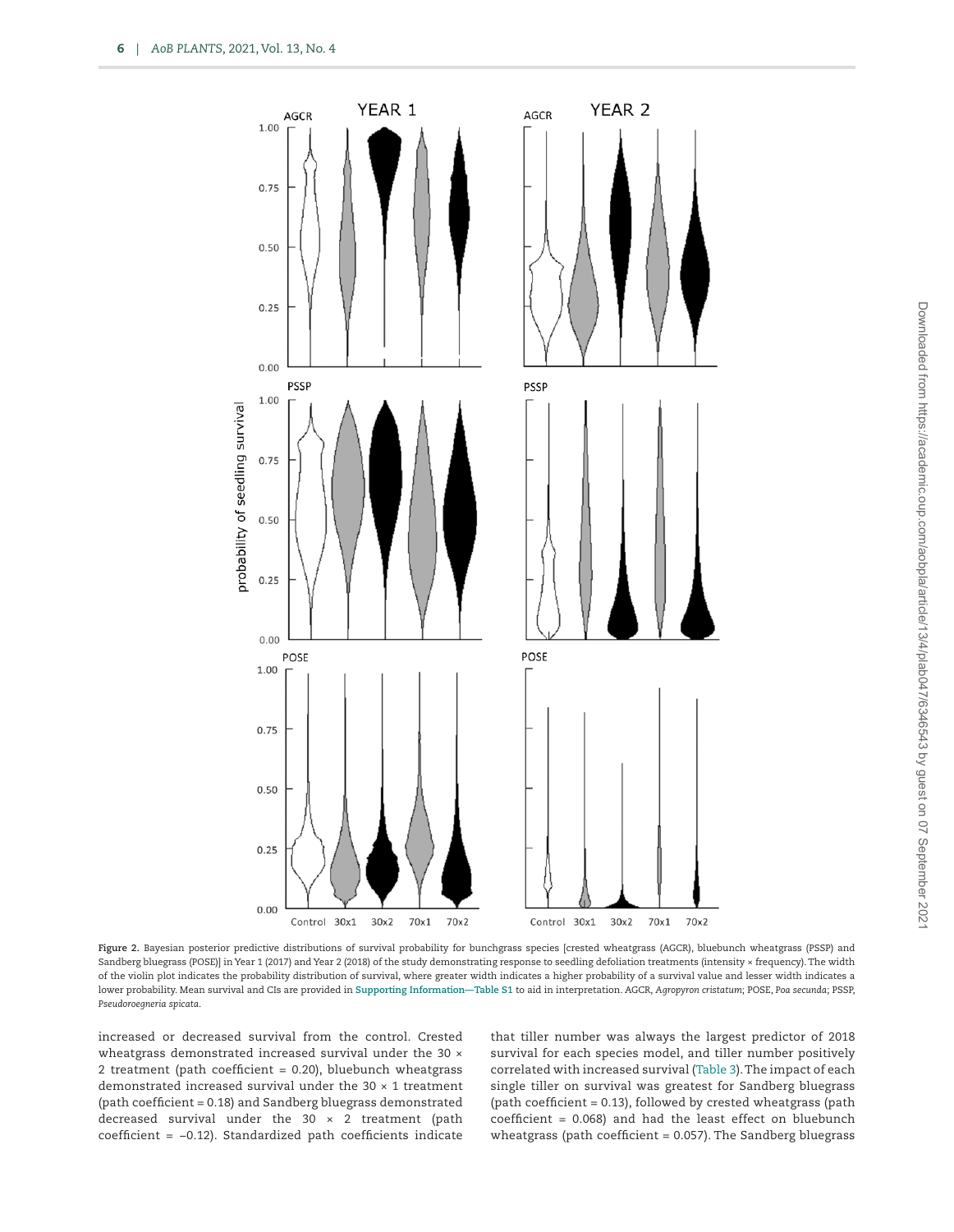

<span id="page-6-0"></span>bluebunch wheatgrass (PSSP) and Sandberg bluegrass (POSE) of factors affecting perennial grass survival into the second year comparing all defoliation treatments (intensity × frequency) as compared to the control. Numbers along paths are unstandardized path coefficients; path widths are proportional to standardized path coefficients. Black paths represent positive values, while grey

model had the most explanatory power to predict survival, followed by the crested wheatgrass model and then the bluebunch wheatgrass model  $(R^2 = 0.51, 0.46$  and 0.43, respectively). Gelman and Rubin statistics for all estimated coefficients were between 0.999 and 1.002, indicating strong convergence between chains **[see [Supporting Information—](http://academic.oup.com/aobpla/article-lookup/doi/10.1093/aobpla/plab047#supplementary-data) Table S2]**.

## Discussion

This research aimed to test the influence of seedling defoliation on perennial bunchgrass establishment and survival in the sagebrush steppe to a biologically significant extent (a change of at least 10 % in survival probability from the control seedlings) under field conditions, which could improve our understanding of mechanisms driving restoration outcomes of perennial grasses in the Northern Great Basin. We assumed that higher levels of defoliation intensity, frequency and their interaction would ultimately reduce seedling survival relative to nondefoliated controls, as our prior pot study had indicated that such defoliation combinations reduced below and sometimes aboveground biomass ([Denton](#page-9-4) *et al*. 2018), a prediction supported by other research [\(Pyke 1987\)](#page-9-9). Surprisingly, seedlings of all species proved largely resilient to defoliation in terms of survival. In the larger perennial bunchgrasses (Triticeae, the wheatgrass tribe), we even found enhanced survival with some of the defoliation treatments. Frequent defoliation improved survival in crested wheatgrass, though less so when the defoliation was also of high intensity. A single defoliation treatment enhanced bluebunch wheatgrass survival at either intensity; however, this benefit did not occur until the second growing season. Sandberg bluegrass survival was not promoted by any seedling defoliation treatment. Additionally, there is weak evidence that defoliation might cause a reduction of Sandberg bluegrass survival in the second year. Species-specific responses to controlled defoliation pressure show that herbivory could impose selection on plant establishment in diverse species mixtures seeded to restore rangeland ecosystems. Surprisingly, survival outcomes within species were not modulated by treatment-driven increases or decreases in tillering, though plants with a greater number of tillers had improved survival.

To result in a positive or neutral response, as observed with the wheatgrasses, defoliation must have elicited a compensatory response that improved or maintained seedling fitness. Similar studies have found neutral or positive responses to seedling herbivory [\(Roundy](#page-9-13) *et al*. 1985; [Hanley and May 2006\)](#page-9-16), indicating defoliated seedlings are often resilient. Mechanisms regulating resistance and recovery from seedling defoliation remain unclear [\(Barton and Hanley 2013](#page-9-3)), but there may be plant traits that compensate for defoliation stress, such as increased photosynthetic rate or water use efficiency after defoliation events ([Hamerlynck](#page-9-17) *et al*. 2016). Seedlings may also compensate for defoliation stress with an increased growth rate and improved reallocation of carbohydrates and other substrates for regrowth [\(Ryle and Powell 1975](#page-9-26); [Detling](#page-9-27) *et al*. 1979), and even modification of root architecture and growth ([Arredondo](#page-9-28) [and Johnson 1999\)](#page-9-28). Another potential mechanism driving enhanced survival might be increased tiller recruitment in **Figure 3.** Bayesian structural equation models for crested wheatgrass (AGCR), response to defoliation, a compensation mechanism employed

paths represent negative values. Solid lines represent estimates that do not include zero in their 95 % posterior density interval. AGCR, *Agropyron cristatum*; POSE, *Poa secunda*; PSSP, *Pseudoroegneria spicata*.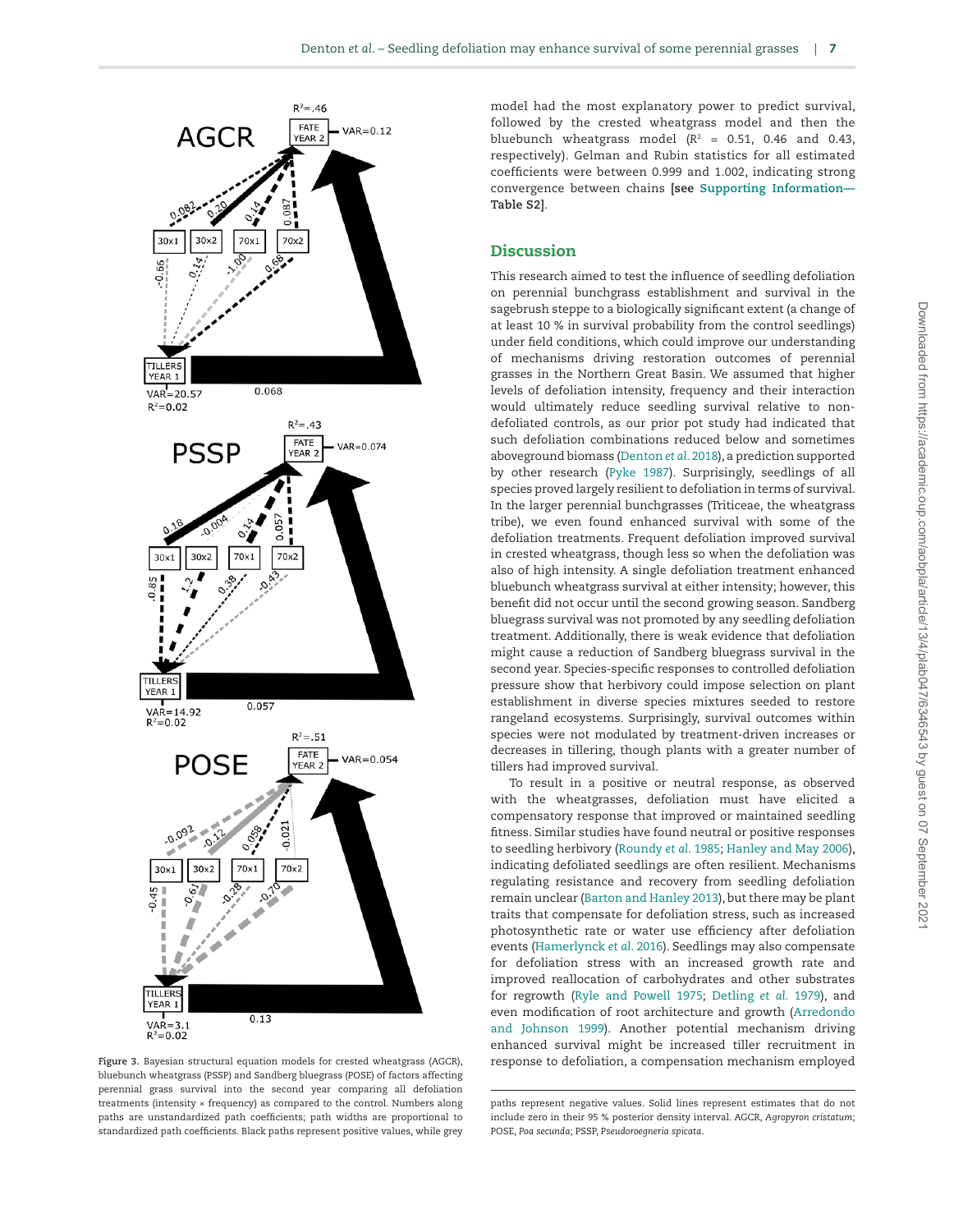<span id="page-7-0"></span>**Table 3.** Bayesian structural equation model coefficient estimates for crested wheatgrass (AGCR), bluebunch wheatgrass (PSSP) and Sandberg bluegrass (POSE). Estimate is the unstandardized path coefficient followed by 95 % CIs and the standardized path coefficient. CIs that include do not include zero are considered significant and are bolded. AGCR, *Agropyron cristatum*; POSE, *Poa secunda*; PSSP, *Pseudoroegneria spicata*.

|               | <b>AGCR</b>                 | PSSP         |                             | <b>POSE</b>  |                               |              |
|---------------|-----------------------------|--------------|-----------------------------|--------------|-------------------------------|--------------|
| <b>AGCR</b>   | Estimate (CI)               | Standardized | Estimate (CI)               | Standardized | Estimate (CI)                 | Standardized |
| Fate 2018~    |                             |              |                             |              |                               |              |
| $30 \times 1$ | $0.08 (-0.08, 0.24)$        | 0.06         | 0.18(0.01, 0.36)            | 0.19         | $-0.09$ ( $-0.21$ , 0.02)     | $-0.10$      |
| $30 \times 2$ | 0.20(0.02, 0.38)            | 0.13         | $0.00 (-0.18, 0.17)$        | 0.00         | $-0.12$ ( $-0.22$ , $-0.01$ ) | $-0.14$      |
| $70 \times 1$ | $0.14 (-0.03, 0.32)$        | 0.10         | $0.14 (-0.02, 0.32)$        | 0.15         | $0.06 (-0.06, 0.17)$          | 0.07         |
| $70 \times 2$ | $0.09$ ( $-0.05$ , $0.23$ ) | 0.08         | $0.07$ ( $-0.09$ , $0.23$ ) | 0.08         | $-0.02$ $(-0.14, 0.09)$       | $-0.03$      |
| Tillers 2017  | 0.07(0.06, 0.08)            | 0.67         | 0.06(0.04, 0.07)            | 0.62         | 0.13(0.10, 0.15)              | 0.68         |
| Tillers 2017~ |                             |              |                             |              |                               |              |
| $30 \times 1$ | $-0.66$ $(-2.73, 1.38)$     | $-0.05$      | $0.85 (-1.64, 3.36)$        | 0.08         | $-0.48$ ( $-1.30$ , 0.38)     | $-0.10$      |
| $30 \times 2$ | $0.14 (-2.12, 2.43)$        | 0.01         | $1.19(-1.12, 3.62)$         | 0.12         | $-0.62$ ( $-1.40$ , 0.13)     | $-0.14$      |
| $70 \times 1$ | $-1.07$ $(-3.40, 1.08)$     | $-0.08$      | $0.38 (-2.05, 2.84)$        | 0.04         | $-0.30$ $(-1.12, 0.48)$       | $-0.06$      |
| $70 \times 2$ | $0.68(-1.15, 2.51)$         | 0.06         | $-0.43$ $(-2.64, 1.81)$     | $-0.05$      | $-0.70$ $(-1.55, 0.15)$       | $-0.14$      |
| Intercepts    |                             |              |                             |              |                               |              |
| Fate 2018     | $-0.02$ $(-0.12, 0.08)$     | $-0.04$      | $-0.09$ $(-0.21, 0.03)$     | $-0.24$      | $0.05 (-0.01, 0.12)$          | 0.16         |
| Tillers 2017  | 3.74 (2.64, 4.90)           | 0.82         | 2.31 (0.69, 3.93)           | 0.59         | 1.12(0.64, 1.60)              | 0.63         |
| Variances     |                             |              |                             |              |                               |              |
| Fate 2018     | 0.12(0.10, 0.15)            | 0.54         | 0.07(0.06, 0.10)            | 0.57         | 0.05(0.04, 0.07)              | 0.49         |
| Tillers 2017  | 20.57 (16.45, 25.54)        | 0.99         | 14.92 (11.23, 19.76)        | 0.98         | 3.11 (2.49, 3.94)             | 0.98         |

by mature perennial grasses [\(Caldwell](#page-9-29) *et al*. 1981; [Zhang and](#page-10-7) [Romo 1995;](#page-10-7) [Ferraro and Oesterheld 2002](#page-9-15); Ott *et al*[. 2019](#page-9-30)) and has been observed in seedlings of similar species of perennial grasses [\(Denton](#page-9-4) *et al*. 2018). In establishing grasses, a higher tiller number is linked to increased overwinter survival ([Chester](#page-9-31) [and Shaver 1982\)](#page-9-31) and survival from weevil herbivory ([Hume](#page-9-32) [and Chapman 1993\)](#page-9-32). However, it should be reiterated that a treatment-driven increase in tiller number was definitively not found in the present study.

[Caldwell](#page-9-29) *et al*. (1981) described mechanisms for the physiological recovery of mature crested and bluebunch wheatgrass following severe defoliation, including greater tiller recruitment and photosynthetic rate. Physiological responses and flexibility of resource allocation (carbohydrates, nitrogen) were greater for crested wheatgrass, including greater allocation of resources to shoot growth relative to roots. Compensatory physiological responses of crested wheatgrass following defoliation could explain the enhanced survival with low-intensity, high-frequency defoliation (30 × 2 treatment). Bluebunch wheatgrass is capable of recovering from severe defoliation but is less likely to overcompensate.

Sandberg bluegrass seedlings (Poeae tribe) were resilient with most defoliation treatments, only displaying reduced survival in a single defoliation treatment in the second year. Unlike the wheatgrasses, Sandberg bluegrass never had a positive survival response to defoliation. In established plant communities, Sandberg bluegrass has a suite of grazing avoidant traits, including small stature, often concealed among taller vegetation, and early phenology that offsets its growth from most perennial grasses. This reduces the access and total amount of time herbivores could graze on its vegetation [\(Howard 1997\)](#page-9-33). It is possible that the grazing avoidant traits of mature plants could translate into fewer mechanisms to tolerate herbivory at earlier developmental stages. Alternatively, Sandberg bluegrass seedlings at the time of treatment (twoto three-leaf stage) would have been much smaller than the Triticeae seedlings and remained so even through the end of the growing season with a total height of ~2 cm or less, compared to ~15–17 cm for Triticeae. Total carbohydrate and water reserves in non-defoliated tissue at this stage could explain divergent responses of Poeae and Triticeae, as larger seedlings are generally more defoliation tolerant [\(Armstrong and](#page-9-34) [Westoby 1993\)](#page-9-34). Despite Sandberg bluegrass' relative defoliation sensitivity, it is abundant through the intermountain west and can dominate disturbed sites. Perhaps, Sandberg bluegrass seedlings, as well as mature plants, successfully employ grazing avoidance strategies. Sandberg bluegrass seedlings are so small that they may not present attractive feeding opportunities for major consumers like lagomorphs and grasshoppers. Indeed, some research has indicated that rodent herbivores prefer larger seedlings [\(Hulme 1994\)](#page-9-10).

In this experiment, increased tillering observed in the first year was associated with improved second-year survival; however, tillering was not influenced by seedling defoliation treatments. This means individual seedlings that produced a greater pool of available meristems (i.e. a bud bank, including apical and axillary meristems) during the establishment year had a higher probability of survival, likely because they had greater meristematic availability and tissue reserves to survive late summer drought and winter cold. [Carter and VanderWeide \(2014\)](#page-9-35) similarly found seed sources that resulted in greater bud and tiller density resulting in the improved establishment of *Sorghastrum nutans*. In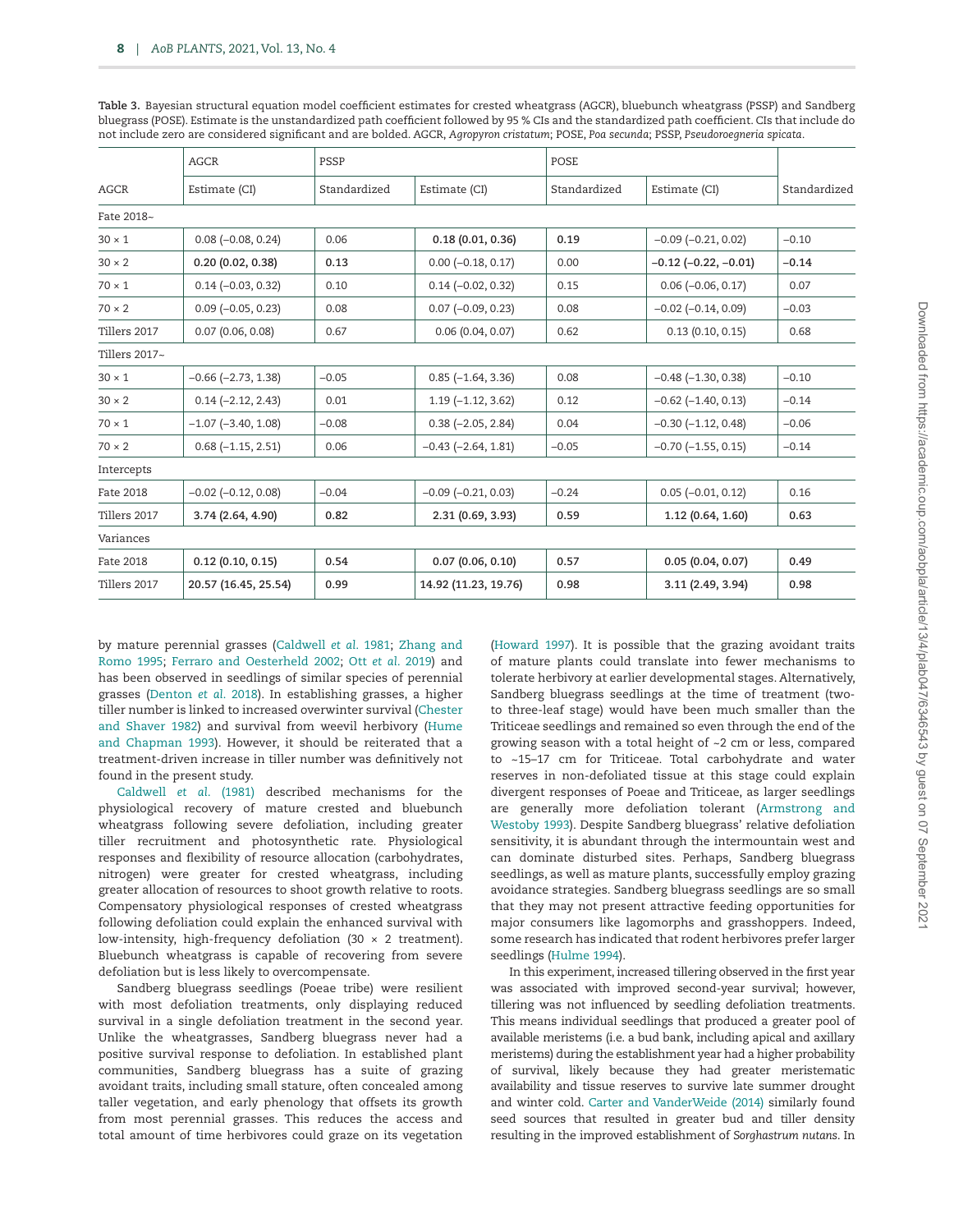contrast, in our previous experiment [\(Denton](#page-9-4) *et al*. 2018), tillering was influenced by simulated defoliation intensity and frequency. Crested wheatgrass increased tillering with repeated defoliation, while Sandberg bluegrass had decreased tillering under combined high-frequency and high-intensity defoliation ([Denton](#page-9-4) *et al*. [2018](#page-9-4)). Tiller recruitment and bud dormancy are regulated by complex external and internal factors, which are regulated by the microclimate, resource availability, disturbance and plant interactions (Ott *et al*[. 2019](#page-9-30)). Differences in growing conditions between the two experiments could explain this difference. For example, in a study conducted by [Denton](#page-9-4) *et al*. (2018), three seedlings were grown to a pot, allowing for competition between seedlings, while low emergence in the current study resulted in low seedling density with no near neighbours. Perhaps the added stress of competition for water, light and soil nutrients may have promoted tiller recruitment in response to the defoliation treatments. Alternatively, lack of response to treatment by tillering could be attributed to differing plant cultivars [\(Carter](#page-9-35) [and VanderWeide 2014;](#page-9-35) [Santos and Diola 2015\)](#page-10-8). While Hycrest II was the crested wheatgrass variety used in both studies, different cultivars were used for both bluebunch wheatgrass (Anatone vs Columbia) and Sandberg bluegrass ('not specified' vs Vale).

Clearly, there are other controls on tillering beyond the amount of defoliation. Both in the present study and in other research, increased tillering corresponds to increased plant fitness. Perhaps because, once initiated, each tiller acquires its own resources from the environment, these resources can then be shared with the parent plant increasing the probability of overall survival [\(Pitelka and Ashmun 1985\)](#page-9-36). One candidate for the wide differences in tiller number observed between individuals in the present study might be seed weight, which has been identified as both a strong predictor of grass seedling emergences, but also the number of tillers that seedling eventually produces ([Sanderson and Elwinger 2004\)](#page-10-9).

It is important to recognize that our defoliation treatments simulated herbivory, and the treatments may not be entirely reflective of actual herbivory and associated foraging behaviours. Under field conditions, defoliation timing, frequency and utilization can differ from the treatments tested here. Seedlings could differ in their defoliation sensitivity with phenology, the initial clipping occurred when seedlings were at a similar stage, but species likely developed at different rates before the second clipping. Further, we overlooked the effect of a single defoliation at a later time (when the second clipping occurred). That said, the authors feel it is unlikely that the increase in crested wheatgrass survival with multiple defoliations is a positive response to defoliation occurring later in the growing season. In the sagebrush steppe, precipitation diminishes as the growing season progresses, and [Denton](#page-9-4) *et al*. (2018) found that seedlings were more sensitive to defoliation under drought conditions, though there were no interactions between intensity and frequency of defoliation and drought. Further, our treatments also did not simulate indirect effects of grazing activities for larger herbivores (e.g. rodents or lagomorphs), which could include trampling or pulling seedlings from soil. There may be other indirect effects associated with herbivory like secondary pathogen attack or biochemical cues exchanged between herb and herbivore.

A further caveat when interpreting our results is that much like mature plants, emergent seedlings likely face selective grazing pressure. Seedlings of different species likely differ in palatability, which could influence establishment potential among species, and ultimately shape plant community composition ([Fenner](#page-9-5) *et al*. [1999;](#page-9-5) [Strauss](#page-10-4) *et al*. 2009; [Barton and Hanley 2013;](#page-9-3) [Cumberland](#page-9-18) *et al*. [2017\)](#page-9-18). For example, [Cumberland](#page-9-18) *et al.* (2017) found that Sandberg bluegrass survival under grasshopper herbivory was improved in the presence of cheatgrass because grasshoppers preferred the invasive annual as food. There can also be selectivity among different seedling tissues. For example, herbivores may select for the larger cotyledons of emergent forbs [\(Hanley and May 2006](#page-9-16); [Zhang](#page-10-1) *et al*. 2011), and forb seedlings may be more susceptible to apical meristem damage than graminoid seedlings that conceal their apical meristem below the soil surface until late growing season. Further, not all herbivory occurs above ground, like the treatments imposed. Belowground organs are also susceptible to selective herbivory, with previous studies identifying root consumption in the spring after seeding, which limits secondyear survival [\(Byers](#page-9-37) *et al*. 1985). As our experiment applied the same treatments to all species and minimized disturbance of roots and shoots, this selective pressure was not evaluated, but it is likely an important mechanism that interacts with utilization. It is possible that plant communities observable on restored rangelands in the Great Basin are a legacy of seedling–herbivore interactions during community assembly. Further research should observe seedling herbivore selectivity and foraging behaviour (e.g. single complete defoliation vs infrequent grazing) on the fate of plants seeded for dryland restoration.

Control of seedling herbivores can ultimately result in improved plant recruitment (Byers *et al*[. 1985\)](#page-9-37); however, we should be cautious with the idea of treating for seed and seedling predators, which are typically native fauna. This experiment showed that grasses seeded for restoration of sagebrush steppe in the Great Basin are quite tolerant of seedling defoliation and may benefit from the ambient defoliation from native seedling herbivores. If seedling herbivory is a concern on a restoration site, there is potential to select grasses and other restoration plants tolerant of seedling defoliation ([Cumberland](#page-9-18) *et al*. 2017; [Denton](#page-9-4) *et al*. 2018).

In summary, our study shows that in the common restoration species tested, seedling defoliation rarely results in any reduction in survival. Some species of Triticeae even had improved survival under simulated seedling herbivory. This is good news for land managers as it indicates damage from insects and small mammal feeding is unlikely to cause restoration failure. Instead, tiller recruitment was the best predictor of seedling survival, independent of the defoliation treatments imposed. Further research is required to identify why some individuals produce higher numbers of tillers than others and therefore display increased survival. If these mechanisms can be elucidated and harnessed, our success at restoring perennial grasses could be greatly improved.

# Supporting Information

The following additional information is available in the online version of this article—

**Table S1.** Means and credible intervals for survival probability for all species and years.

**Table S2.** Gelman and Rubin statistics.

## Sources of Funding

Funding for this project was provided by the Range Current Research Information System grant.

# Conflict of Interest

None declared.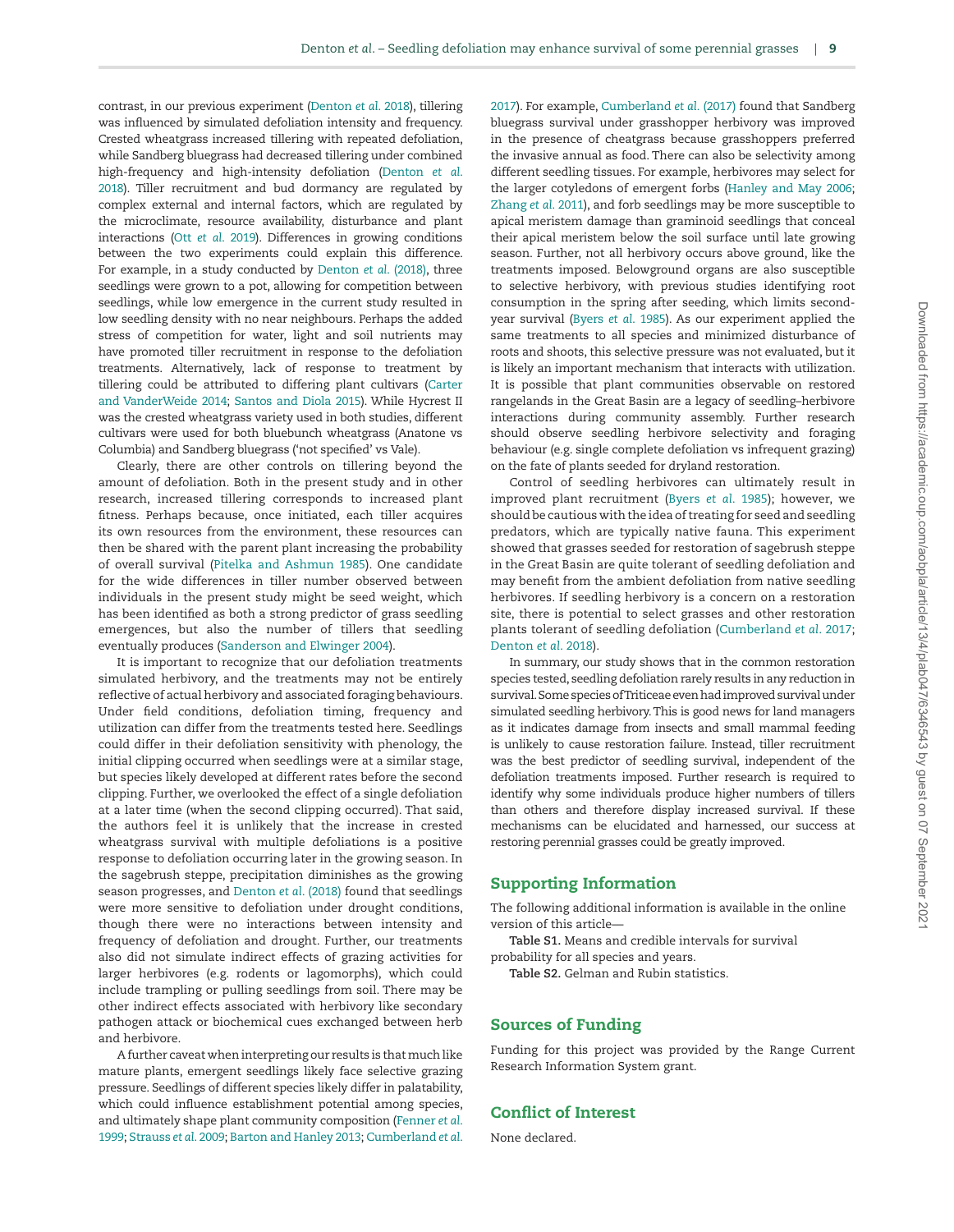## Acknowledgements

We thank Emily R. Bishop, Dustin A. Golembiewski, Sarah R. Hurt, Derek M. Hyde, Jennifer R. MacMillan and Mieke R. Vrijmoet for their field assistance. Statistical advisement was provided by Bruce Macky (Agricultural Research Service) and Mevin Hooten (Colorado State University).

## Contributions of Authors

R.L.S. developed the research idea and applied for funding. R.L.S. and E.M.D. designed the experiment. E.M.D. led field research and data collection and ran the analyses. R.L.S. and L.A.P. were consulted regarding results. L.A.P. and E.M.D. wrote the manuscript. R.L.S. reviewed the final draft.

## Data Availability

All data and R code are available from Zenodo: [http://doi.](http://doi.org/10.5281/zenodo.5098296) [org/10.5281/zenodo.5098296](http://doi.org/10.5281/zenodo.5098296) ([Denton 2021\)](#page-9-23).

#### Literature Cited

- <span id="page-9-0"></span>Adler PB, Milchunas DG, Lauenroth WK, Sala OE, Burke IC. 2004. Functional traits of graminoids in semi-arid steppes: a test of grazing histories. *Journal of Applied Ecology* **41**:653–663.
- <span id="page-9-34"></span>Armstrong DP, Westoby M. 1993. Seedlings from large seeds tolerated defoliation better: a test using phylogenetically independent contrasts. *Ecology* **74**:1092–1100.
- <span id="page-9-28"></span>Arredondo JT, Johnson DA. 1999. Root architecture and biomass allocation of three range grasses in response to nonuniform supply of nutrients and shoot defoliation. *The New Phytologist* **143**:373–385.
- <span id="page-9-3"></span>Barton KE, Hanley ME. 2013. Seedling–herbivore interactions: insights into plant defence and regeneration patterns. *Annals of Botany* **112**:643–650.
- Bates D, Maechler M, Bolker B, Walker S. 2015. Fitting linear mixed-effects models using *lme4*. *Journal of Statistical Software* **67**:1–48.
- Belsky AJ. 1986. Does herbivory benefit plants? A review of the evidence. *The American Naturalist* **127**:870–892.
- <span id="page-9-14"></span>Briske DD. 1991. Developmental morphology and physiology of grasses. In: Heitschmidt RK, Stuth JW, eds. *Grazing management: an ecological perspective*. Portland, OR: Timber Press, Inc.
- <span id="page-9-2"></span>Briske DD. 1996. Strategies of plant survival in grazed systems: a functional interpretation. In: Hodgson J, Illius A, eds. *The ecology and management of grazing systems*. Wallingford, UK: CAB International, 37–67.
- <span id="page-9-37"></span>Byers RA, Templeton Jr WC, Mangan RL, Bierlein DL, Campbell WF, Donley HJ. 1985. Establishment of legumes in grass swards: effects of pesticides on slugs, insects, legume seedling numbers and forage yield and quality. *Grass and Forage Science* **40**:41–48.
- <span id="page-9-29"></span>Caldwell MM, Richards JH, Johnson DA, Nowak RS, Dzurec RS. 1981. Coping with herbivory: photosynthetic capacity and resource allocation in two semiarid *Agropyron* bunchgrasses. *Oecologia* **50**:14–24.
- <span id="page-9-35"></span>Carter DL, VanderWeide BL. 2014. Belowground bud production is linked to population establishment in *Sorghastrum nutans* (Poaceae). *Plant Ecology* **215**:977–986.
- <span id="page-9-31"></span>Chester AL, Shaver GR. 1982. Seedling dynamics of some cotton grass tussock tundra species during the natural revegetation of small disturbed areas. *Holarctic Ecology* **5**:207–211.
- <span id="page-9-18"></span>Cumberland C, Jonas JL, Paschke MW. 2017. Impact of grasshoppers and an invasive grass on establishment and initial growth of restoration plant species. *Restoration Ecology* **25**: 385–395.
- <span id="page-9-23"></span>Denton EM. 2021. Elsie-Denton/SD-IF: Zenodo repository for SD-IF data and code (version v1). Zenodo. doi:[10.5281/zenodo.5098296](https://doi.org/10.5281/zenodo.5098296)
- <span id="page-9-4"></span>Denton EM, Smith BS, Hamerlynck EP, Sheley RL. 2018. Seedling defoliation and drought stress: variation in intensity and frequency affect performance and survival. *Rangeland Ecology & Management* **71**:25–34.
- <span id="page-9-27"></span>Detling JK, Dyer MI, Winn DT. 1979. Net photosynthesis, root respiration, and regrowth of *Bouteloua gracilis* following simulated grazing. *Oecologia* **41**:127–134.
- <span id="page-9-1"></span>Diaz S, Lavorel S, McIntyre SUE, Falczuk V, Casanoves F, Milchunas DG, Skarpe C, Rusch G, Sternberg M, Noy-Meir I, Landsberg J. 2007. Plant trait responses to grazing—a global synthesis. *Global Change Biology* **13**:313–341.
- <span id="page-9-5"></span>Fenner M, Hanley ME, Lawrence R. 1999. Comparison of seedling and adult palatability in annual and perennial plants. *Functional Ecology* **13**:546–551.
- <span id="page-9-15"></span>Ferraro DO, Oesterheld M. 2002. Effect of defoliation on grass growth. A quantitative review. *Oikos* **98**:125–133.
- <span id="page-9-17"></span>Hamerlynck EP, Smith BS, Sheley RL, Svejcar TJ. 2016. Compensatory photosynthesis, water-use efficiency, and biomass allocation of defoliated exotic and native bunchgrass seedlings. *Rangeland Ecology & Management* **69**:206–214.
- <span id="page-9-6"></span>Hanley ME, Fenner M, Whibley H, Darvill B. 2004. Early plant growth: identifying the end point of the seedling phase. *The New Phytologist* **163**:61–66.
- <span id="page-9-16"></span>Hanley ME, May OC. 2006. Cotyledon damage at the seedling stage affects growth and flowering potential in mature plants. *The New Phytologist* **169**:243–250.
- <span id="page-9-33"></span>Howard JL. 1997. *Poa secunda*. In: *Fire effects information system*. U.S. Department of Agriculture, Forest Service, Rocky Mountain Research Station, Fire Sciences Laboratory. [https://www.fs.fed.us/database/feis/](https://www.fs.fed.us/database/feis/plants/graminoid/poasec/all.html) [plants/graminoid/poasec/all.html](https://www.fs.fed.us/database/feis/plants/graminoid/poasec/all.html) (25 March 2020).
- <span id="page-9-10"></span>Hulme PE. 1994. Seedling herbivory in grassland: relative impact of vertebrate and invertebrate herbivores. *Journal of Ecology* **82**:873–880.
- <span id="page-9-32"></span>Hume DE, Chapman DF. 1993. Oversowing of five grass species and white clover on a Taupo hill country pumice soil. *New Zealand Journal of Agricultural Research* **36**:309–322.
- <span id="page-9-19"></span>James JJ, Svejcar TJ, Rinella MJ. 2011. Demographic processes limiting seedling recruitment in arid grassland restoration. *Journal of Applied Ecology* **48**:961–969.
- James JJ, Sheley RL, Erickson T, Rollins KS, Taylor MH, Dixon KW. 2013. A systems approach to restoring degraded drylands. *Journal of Applied Ecology* **50**:730–739.
- <span id="page-9-20"></span>James JJ, Sheley RL, Leger EA, Adler PB, Hardegree SP, Gornish ES, Rinella MJ. 2019. Increased soil temperature and decreased precipitation during early life stages constrain grass seedling recruitment in cold desert restoration. *Journal of Applied Ecology* **56**:2609–2619.
- <span id="page-9-11"></span>Kitajima K, Cordero RA, Wright SJ. 2013. Leaf life span spectrum of tropical woody seedlings: effects of light and ontogeny and consequences for survival. *Annals of Botany* **112**:685–699.
- <span id="page-9-12"></span>Knutson KC, Pyke DA, Wirth TA, Arkle RS, Pilliod DS, Brooks ML, Chambers JC, Grace JB. 2014. Long-term effects of seeding after wildfire on vegetation in Great Basin shrubland ecosystems. *Journal of Applied Ecology* **51**:1414–1424.
- <span id="page-9-22"></span>McElreath R. 2020. *rethinking*. R package version 2.00. [https://github.com/](https://github.com/rmcelreath/rethinking) [rmcelreath/rethinking](https://github.com/rmcelreath/rethinking) (November 2020).
- <span id="page-9-25"></span>Merkle EC, Rosseel Y. 2018. blavaan: Bayesian structural equation models via parameter expansion. *Journal of Statistical Software* **88**:1–30.
- <span id="page-9-7"></span>Moles AT, Westoby M. 2004. What do seedlings die from and what are the implications for evolution of seed size? *Oikos* **106**:193–199.
- <span id="page-9-30"></span>Ott JP, Klimešová J, Hartnett DC. 2019. The ecology and significance of below-ground bud banks in plants. *Annals of Botany* **123**:1099–1118.
- <span id="page-9-24"></span>Pinheiro J, Bates D, DebRoy S, Sarkar D; R Core Team. 2019. *nlme*: linear and nonlinear mixed effects models. R package version 3.1-142. [https://](https://CRAN.R-project.org/package=nlme) [CRAN.R-project.org/package=nlme](https://CRAN.R-project.org/package=nlme) (September 2019).
- <span id="page-9-36"></span>Pitelka LF, Ashmun JW. 1985. Physiology and integration of ramets in clonal plants. In: Jackson JBC, Buss LY, Cook RE, eds. *Population biology and evolution of clonal organisms*. New Haven, CT: Yale University Press, 399–435.
- <span id="page-9-8"></span>Pyke DA. 1986. Demographic responses of *Bromus tectorum* and seedlings of *Agropyron spicatum* to grazing by small mammals: occurrence and severity of grazing. *Journal of Ecology* **74**:739–754.
- <span id="page-9-9"></span>Pyke DA. 1987. Demographic responses of *Bromus tectorum* and seedlings of *Agropyron spicatum* to grazing by small mammals: the influence of grazing frequency and plant age. *Journal of Ecology* **75**:825–835.
- <span id="page-9-21"></span>R Core Team. 2019. *R: a language and environment for statistical computing*. Vienna, Austria: R Foundation for Statistical Computing. [https://](https://www.R-project.org/) [www.R-project.org/](https://www.R-project.org/) (November 2020).
- <span id="page-9-13"></span>Roundy BA, Cluff GJ, McAdoo JK, Evans RA. 1985. Effects of jackrabbit grazing, clipping, and drought on crested wheatgrass seedlings. *Journal of Range Management* **38**:551–555.
- <span id="page-9-26"></span>Ryle GJ, Powell CE. 1975. Defoliation and regrowth in the graminaceous plant: the role of current assimilate. *Annals of Botany* **39**:297–310.